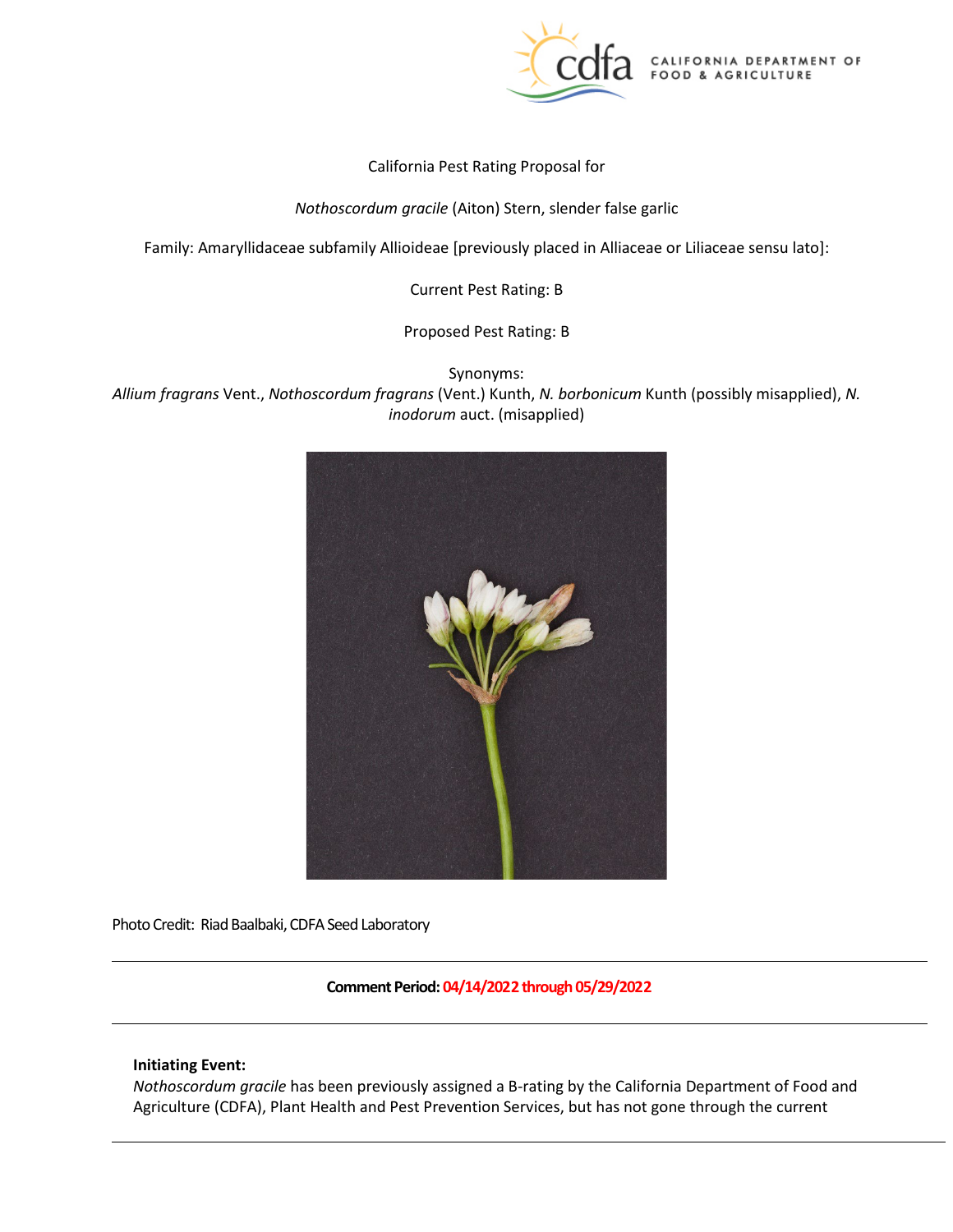

 pest risk analysis procedure. *Nothoscordum gracile* is designated as a noxious weed as defined by the California Food and Agricultural Code (FAC) Section 5004 and is listed in Title 3, California Code of Regulations (CCR), Section 4500.

### **History & Status:**

# **Background:**

 relatives), but differs in lacking the characteristic onion or garlic odor when the plant is cut or bruised, and in having the six tepals of the flower fused for about one third of their length rather than largely separate. *Nothoscordum* and onions and their close relatives were formerly placed in the onion family (Alliaceae), or a very broadly defined lily family (Liliaceae) but are currently coated brownish bulb approximately 1.5 cm in diameter and may produce many (up to 20 or more) stems per plant range from 30-60 centimeters in height (Jacobsen and McNeal, 2002; DiTomaso and Healy, 2007). The plant bears umbels of approximately 10-20 white, bell-shaped flowers of 6 partially united tepals, approximately 1-1.5 cm in length. The capsule fruits bear up to 12 black, *Nothoscordum gracile* is a perennial scapose herb related to the genus *Allium* (onions, garlic, and included in the amaryllis family (USDA GRIN, 2022), which is characterized by umbel-shaped inflorescences and black-coated seeds. *Nothoscordum gracile* grows from a basal, membranoussmall bulblets. The leaves arise from the base of the plant (scapose habit) and are grass-like in general appearance; long, narrow, and approximately 4-12 mm wide by 20-50 cm long. The one to three oval, flat or angled seeds in each of the three chambers.

 *Nothoscordum gracile* is native to southern Mexico (Chiapas) in North America and to the countries of Argentina, Brazil, Chile, Costa Rica, Guatemala, Honduras, Panama, Paraguay, and Peru in Central and South America (USDA GRIN, 2022). The species has been planted widely as an ornamental and has *gracile* is characterized as an escaped cultivated plant in the United States, where it has been reported as naturalized in open or disturbed areas in Alabama, California, Florida, Georgia, Louisiana, Mississippi, become naturalized in Europe, Africa, Asia, and Australia (Jacobsen and McNeal, 2002). *Nothoscordum*  and South Carolina (Jacobsen and McNeal, 2002), although it is only shown in a limited number of coastal counties of California in the map from the Invasive Plant Atlas (2022).

 **Official Control:** *[Nothoscordum gracile](https://npgsweb.ars-grin.gov/gringlobal/taxon/taxonomydetail.aspx?id=102285)* is listed on CCR Section 4500 as a noxious weed defined by California FAC Section 5004. The Department is mandated by California FAC, Division 1, Chapter 3, Section 403 to prevent the introduction and spread of noxious weeds.

 California (CCR Section 3855), and for the purposes of interstate shipments of agricultural into California (Title 7, Code of Federal Regulations, Section 201.16[b]). *Nothoscordum gracile* is a restricted noxious weed seed for the purposes of labeling seed containers and adherence to established weed tolerances that offered for sale, planting, or distribution in

 **California Distribution:** The CalFlora and California Department of Food and Agriculture, Pest and Damage Record Databases contain 37 records of *Nothoscordum gracile* occurrences in California (CalFlora, 2022; CDFA/PDR Database, 2022). Slender false garlic has been reported from primarily roadside or garden environments in 12 counties of California in vouchered records from the Consortium of California Herbaria from Marin, Santa Clara, Alameda, and San Francisco counties south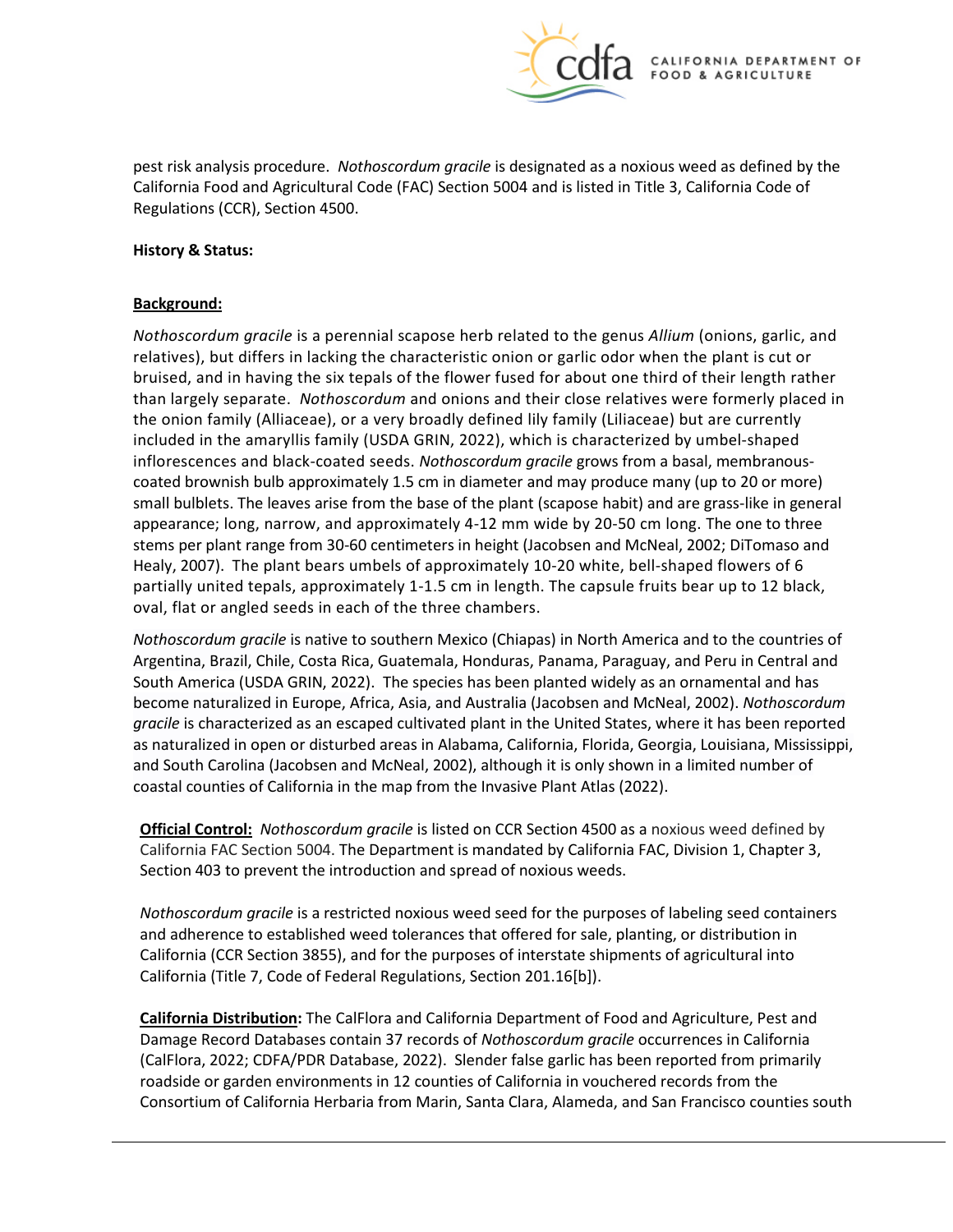with one collection in the Sierra Nevada foothills in Tuolumne County in 2000 (CCH, 2022). primarily in coastal counties to Los Angeles, Orange, and San Diego counties in southern California,

**California Interceptions**: There are no reported interceptions of *Nothoscordum gracile* in shipments entering or transported within California (CDFA/PDR Database, 2022).

### **Consequences of Introduction**

**1)** Climate/Host Interaction: Score is Medium (2)

 *Nothoscordum gracile* occurs primarily at low elevations of less than 100 meters of elevation in water tolerant and often occurs in disturbed areas such as roadsides or as a garden escape or weed. The species has been described as highly invasive and difficult to control (Cal-IPC, 2022; Di urban or open areas in coastal counties of central and southern California (CCH, 2022). It is low-Tomaso and Healy, 2007).

-Low (1) Not likely to establish in California; or likely to establish in very limited areas

 - **Medium (2) may be able to establish in a larger but limited part of California** 

**-** High (3) likely to establish a widespread distribution in California

# **2) Known Pest Host Range:** Score is **High (3)**

*[Nothoscordum gracile](https://npgsweb.ars-grin.gov/gringlobal/taxon/taxonomydetail.aspx?id=102285)* can wherever general ecological conditions exist that are conducive to its survival.

- Low (1) has a very limited host range
- Medium (2) has a moderate host range
- **- High (3) has a wide host range**

# **3) Pest Dispersal Potential:** Score is **High (3)**

 water, and seeds or bulblets can be spread in contaminated soil and green waste (Pacific Bulb *Nothoscordum gracilis* is dispersed via seeds and through the splitting and increase of bulblets after disturbance. The species is described as extremely prolific. Seeds are dispersed via wind and Society, 2001).

- Low (1) does not have high reproductive or dispersal potential

- Medium (2) has either high reproductive or dispersal potential

**- High (3) has both high reproduction and dispersal potential** 

## **4) Economic Impact:** Score is **Medium (2)**

 Due to the existing noxious weed and restricted weed seed status of *Nothoscordum gracile*, and due to the difficulty with control and eradication of *Nothoscordum gracile*, infested nursery stock or other agricultural shipments are subject to loss of marketability or quarantine. Attempts to eradicate or control *Nothoscordum gracile* could result in increased agricultural production costs in nursery stock or infested fields.

- A. The pest could lower crop yield.
- **B. The pest could lower crop value (includes increasing crop production costs).**
- C. The pest could trigger the loss of markets (includes quarantines).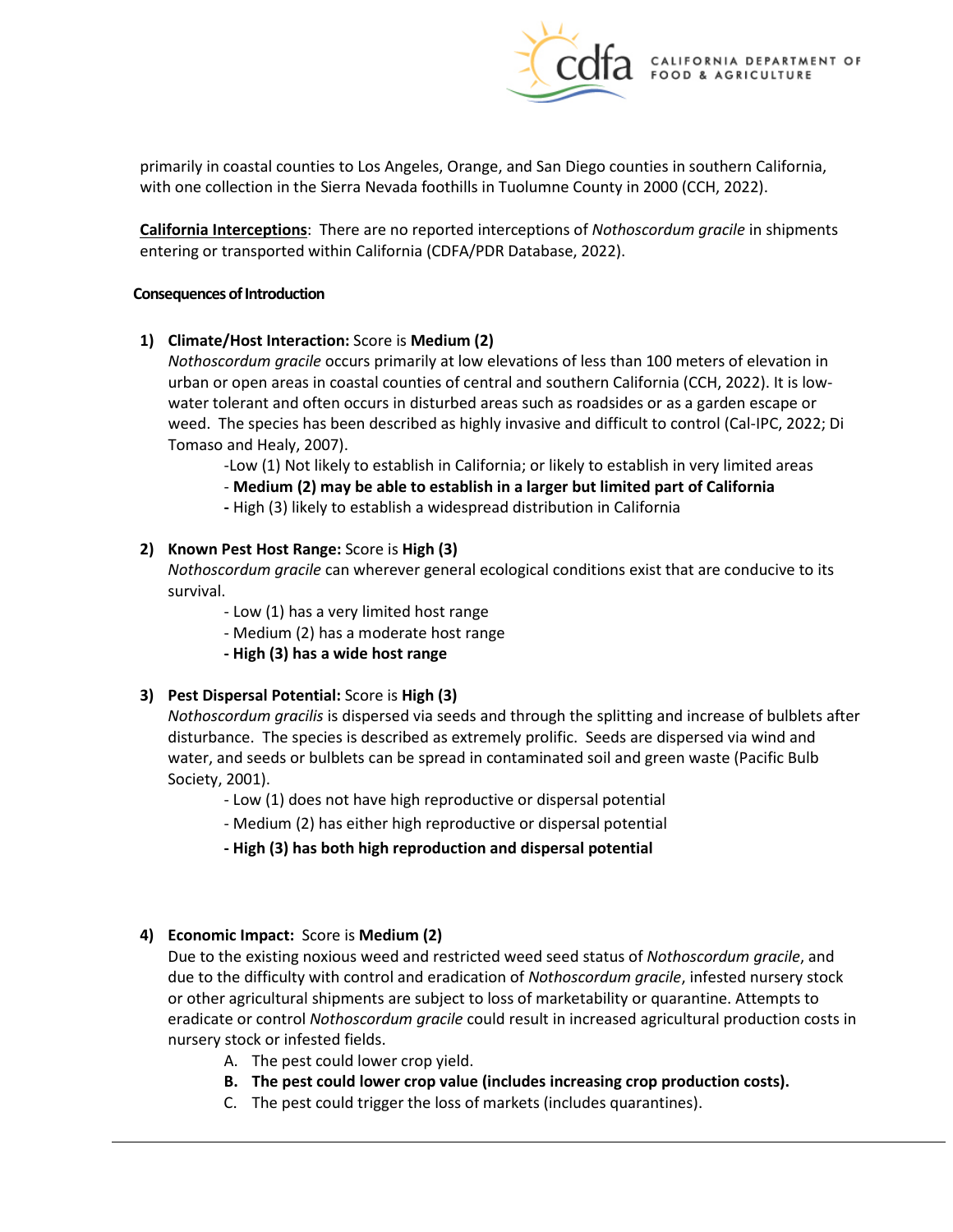

# **D. The pest could negatively change normal cultural practices.**

- E. The pest can vector, or is vectored, by another pestiferous organism.
- F. The organism is injurious or poisonous to agriculturally important animals.
- G. The organism can interfere with the delivery or supply of water for agricultural uses.

Economic Impact:

- Low (1) causes 0 or 1 of these impacts
- **- Medium (2) causes 2 of these impacts**

- High (3) causes 3 or more of these impacts

# **5) Environmental Impact:** Score is **High (3)**

 The environmental impact of *Nothoscordum gracile* is high due to the reported difficulty with controlling its spread from and within an area once established (Cal-IPC, 2021).

- A. The pest could have a significant environmental impact such as lowering biodiversity, disrupting natural communities, or changing ecosystem processes.
- B. The pest could directly affect threatened or endangered species.
- C. The pest could impact threatened or endangered species by disrupting critical habitats.
- **D. The pest could trigger additional official or private treatment programs.**
- **E. The pest significantly impacts cultural practices, home/urban gardening or ornamental plantings.**

Environmental Impact:

- Low (1) causes none of the above to occur
- Medium (2) causes one of the above to occur
- **- High (3) causes two or more of the above to occur**

 Consequences of introduction to California for *Nothoscordum gracile*: **High (13)** 

 $Low = 5-8$  points Medium = 9-12 points **High = 13-15 points** 

# **1) Post Entry Distribution and Survey Information**: Score is **Medium (2)**

 Since 1949, there have been approximately 40 collected and recorded occurrences of collection each in the counties of Contra Costa, Marin, Sacramento, San Francisco, Santa Clara, Riverside, and Tuolumne (CalFlora, 2022; CCH, 2022; CDFA PDR Database, 2022). *Nothoscordum gracile* in California. The number of collection incidences per county are as follows: Orange (9); Los Angeles (7); San Diego (6); Santa Barbara (6); Alameda (4) and one recorded

-Not established (0) Pest never detected in California or known only from incursions. -Low (-1) Pest has a localized distribution in California or is established in one suitable climate/host area (region).

 **-Medium (-2) Pest is widespread in California but not fully established in the endangered area, or pest established in two contiguous suitable climate/host areas.**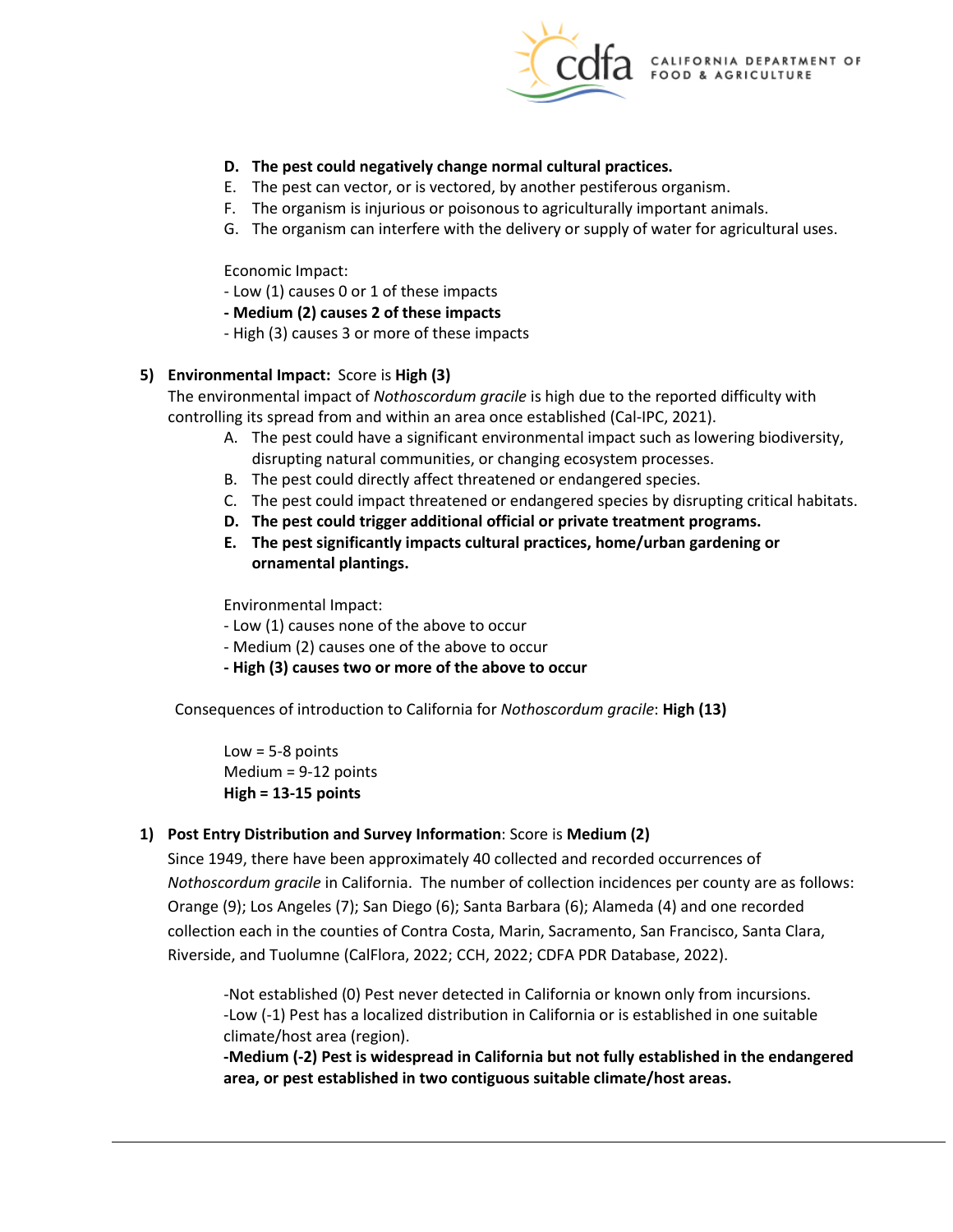

 than two contiguous or non-contiguous suitable climate/host areas. -High (-3) Pest has fully established in the endangered area, or pest is reported in more

# **7) Final Score: Medium 11 (13-2=11)**

## **Conclusion and Rating Justification:**

 impacts to the agricultural industry and natural environment of California, a B-rating is Due to the current presence of *Nothoscordum gracile* in California and its potential economic recommended.

### **Uncertainty**

 gardens, and urban areas (DiTomaso and Healy, 2007). It is difficult to control because of its dispersal both by bulblets and seed, and it is unclear how widely it will be able to establish in non- disturbed habitats. There has long been confusion about the scientific name of the plant, both because of misapplication of the name *Nothoscordum inodorum* (Aiton) G. Nicholson (a synonym of disagreement as to whether *Nothoscordum borbonicum* Kunth is a species distinct from *N. gracile*, or a correct name for the slender false garlic of cultivation. *Nothoscordum borbonicum* Kunth is Flora North America treatment by Jacobsen and McNeal (2002) suggests that *N. borbonicum* is a misapplied name in reference to slender false garlic in North America. *Nothoscordum gracile* has been primarily reported as an escape from cultivation in disturbed areas, the quite distinct onion species *Allium neapolitanum* Cirillo) to some collections of *N. gracile*, and treated here as a synonym of *N. gracile* following the treatment by USDA GRIN (2022), although the

### **References**

 [calrecnum=10157](https://www.calflora.org/cgi-bin/species_query.cgi?where-calrecnum=10157) Accessed: March 9, 2022 [Calflora:](https://www.calflora.org/) Information on California plants for education, research and conservation, with data contributed by public and private institutions and individuals, including the [Consortium of California](http://ucjeps.berkeley.edu/consortium/about.html)  [Herbaria.](http://ucjeps.berkeley.edu/consortium/about.html) 2020. Berkeley, California[. https://www.calflora.org/cgi-bin/species\\_query.cgi?where-](https://www.calflora.org/cgi-bin/species_query.cgi?where-calrecnum=10157)

 California Department of Food and Agriculture (CDFA), Plant Pest Diagnostics Branch, Pest and Damage Record (PDR) Database. Accessed March 9, 2022.

[ipc.org/?s=nothoscordum+gracile A](https://www.cal-ipc.org/?s=nothoscordum+gracile)ccessed June 4, 2021. California Invasive Plant Council, IPCW Plant Report, *Nothoscordum gracile* [https://www.cal-](https://www.cal-ipc.org/?s=nothoscordum+gracile)

Consortium of California Herbaria (CCH). 2022.<https://ucjeps.berkeley.edu/consortium/>Accessed March 8, 2022.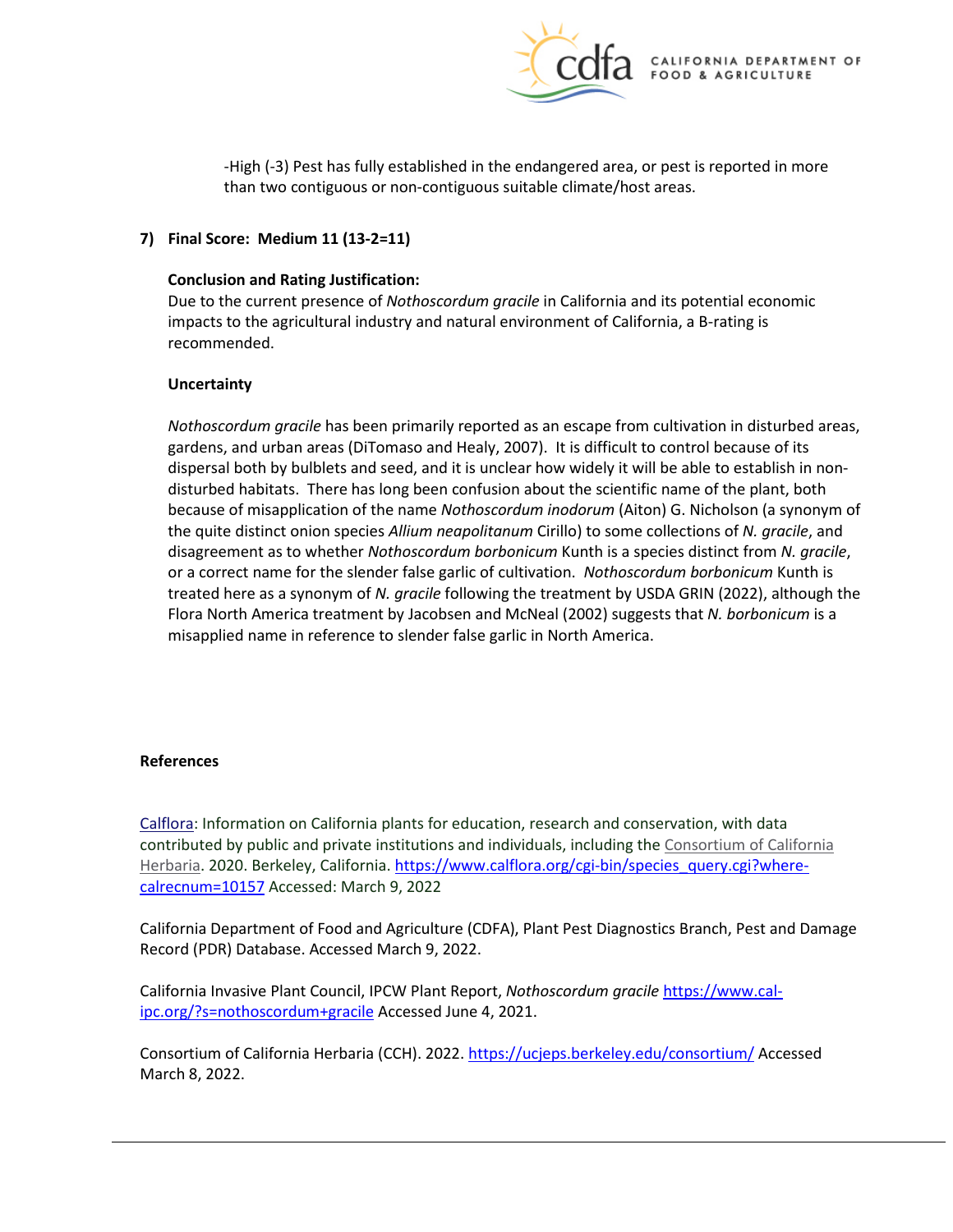

 DiTomaso, J.M., and Healy, E.A. 2007. Weeds of California and Other Western States. University of California Agriculture and Natural Resources Publication 3488.

 Hrusa, F., Ertter, B., Sanders, A., Leppig, G., and Dean, E. Catalogue of non-native vascular plants occurring spontaneously in California beyond those addressed in "the Jepson manual"—part I Madroño, Vol. 49, No. 2 (APRIL-JUNE 2002), pp. 61-98, California Botanical Society <https://www.jstor.org/stable/41425447>Accessed: July 6, 2021

 Invasive Plant Atlas of the United States. 2022. Slender false garlic, *Nothoscordum gracile* (Aiton) Stearn. slender false garlic: Nothoscordum gracile (Liliales: Liliaceae): Invasive Plant Atlas of the United [States](https://www.invasiveplantatlas.org/subject.html?sub=48953) Accessed March 9, 2022

 Jacobsen, T.D., and McNeal, D.W. 2002. *Nothoscordum* Kunth. Pp. 276-278 in Flora of North America (FNA) Editorial Committee. Flora of North America North of Mexico. Volume 26. Liliidae: Liliales and Orchidales. Oxford University Press, New York and Oxford. [http://www.efloras.org/florataxon.aspx?flora\\_id=1&taxon\\_id=242101808](http://www.efloras.org/florataxon.aspx?flora_id=1&taxon_id=242101808) Accessed March 8, 2022

McNeal, D. W., 2012, *Nothoscordum gracile*, in Jepson Flora Project (eds.) Jepson eFlora<br>[https://ucjeps.berkeley.edu/eflora/eflora\\_display.php?tid=34732,](https://ucjeps.berkeley.edu/eflora/eflora_display.php?tid=34732) Accessed June 4, 2021.

 Ravenna, P. 1991. *Nothoscordum gracile* and *N. borbonicum* (Alliaceae). Taxon 40: 485–487. Small, J. K. 1928. Nothoscordum fragrans. Addisonia 33: plate 433. Stearn, W. T. 1986. *Nothoscordum gracile,* the correct name of *N. fragrans* and *N. inodorum* of authors (Alliaceae). Taxon 35: 335–338. [https://www.jstor.org/stable/1223230](https://www.jstor.org/stable/12232306)[6](https://www.jstor.org/stable/12232306)  Accessed June 14, 2021

Pacific Bulb Society, 2021. Copyright Pacific Bulb Society. [https://www.pacificbulbsociety.org/pbswiki/index.php/Nothoscordum,](https://www.pacificbulbsociety.org/pbswiki/index.php/Nothoscordum4) Accessed June 14, 2021

 Germplasm System. 2019. Germplasm Resources Information Network (GRIN-Taxonomy) United States Department of Agriculture (USDA), Agricultural Research Service (ARS), National Plant <https://npgsweb.ars-grin.gov/gringlobal/taxon/taxonomydetail?id=310308> Accessed March 9, 2022

<https://plants.usda.gov/core/profile?symbol=NOGR3>Accessed June 14, 2021 United States Department of Agriculture (USDA), 2018. *Nothoscordum gracile*. The PLANTS database. National Plant Data Team, Greensboro, North Carolina.

Author Contact: [Courtney.Albrecht@cdfa.ca.gov](mailto:Courtney.Albrecht@cdfa.ca.gov)

 **Responsible Party:** Robert Price, Primary State Botanist; California Department of Food & Agriculture; Seed Laboratory and Herbarium; 3294 Meadowview Road, Sacramento, CA 95832; (916) 738-6700; [permits@cdfa.ca.gov.](mailto:permits@cdfa.ca.gov)